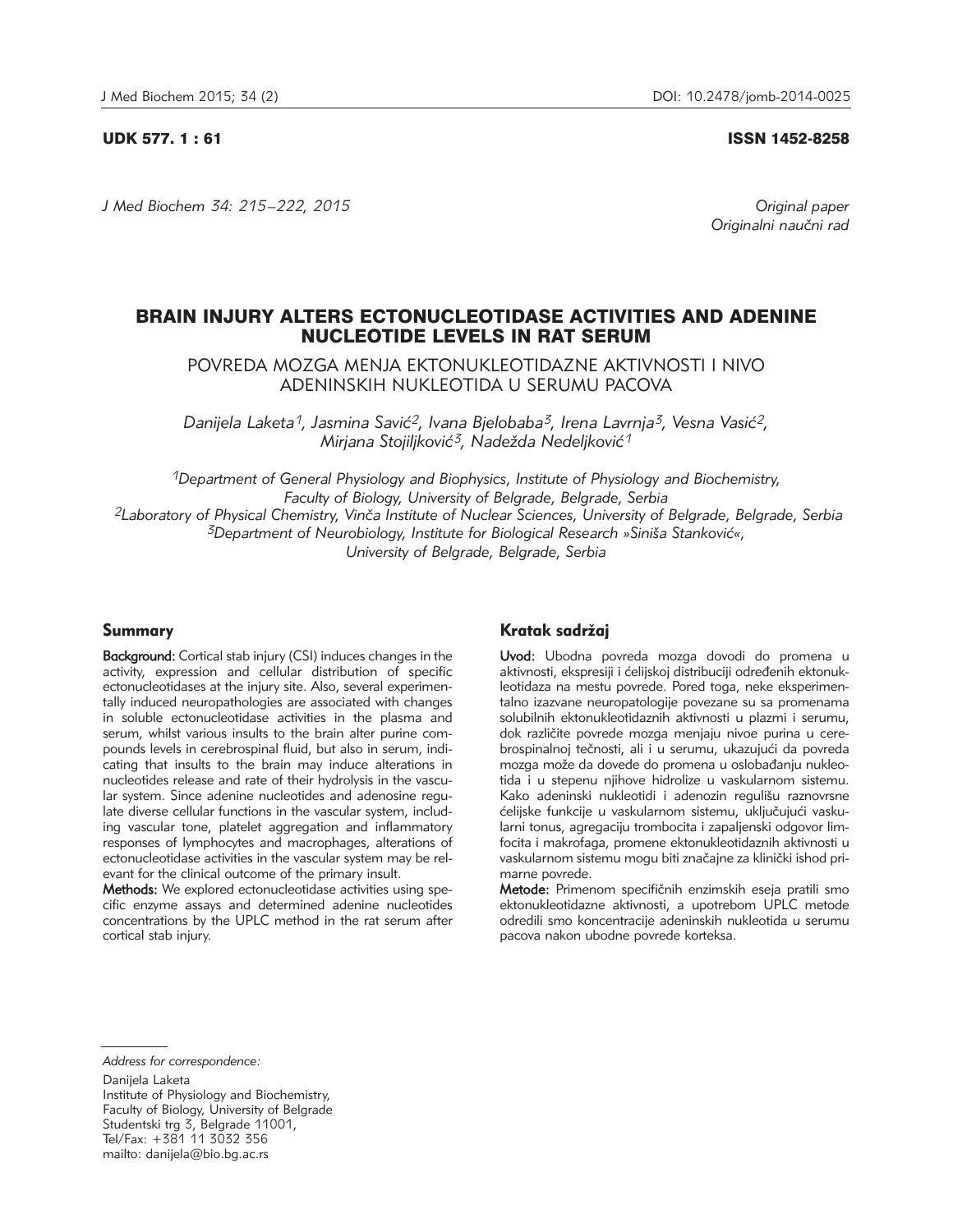Results: At 4-h post-injury, ATP and AMP hydrolysis increased by about 60% and 40%, respectively, while phosphodiesterase activity remained unchanged. Also, at 4-h postinjury a marked decrease in ATP concentration and more than 2-fold increase in AMP concentration were recorded.

Conclusions: CSI induces rapid up-regulation of nucleotide catabolizing soluble ectonucleotidases in rat serum, which leads to the observed shift in serum nucleotide levels. The results obtained imply that ectonucleotidases and adenine nucleotides participate in the communication between the brain and the vascular system in physiological and pathological conditions and thereby may be involved in the development of various human neuropathologies.

Keywords: ectonucleotidases, extracellular adenine nucleotides, ATP, brain injury, rat serum

# Introduction

Besides having well-known roles in cellular energy metabolism, adenosine 5'-triphosphate (ATP) is now recognized as an extracellular signaling molecule (1). In the central nervous system (CNS), extracellular ATP exists normally at nanomolar and low micromolar concentrations, when it operates as an excitatory neurotransmitter (2) or gliotransmitter (3), by acting at two families of P2 purinoreceptors (4). However, pathological conditions, such as brain trauma and ischemia, are associated with massive release of ATP in the extracellular milieu (5–7), when it operates as a paracrine factor to activate multiple cellular and biochemical responses to injury, such as activation of astrocytes and microglia (8, 9). Extracellular ATP is sequentially hydrolyzed to adenosine, a neuroprotective and neuromodulatory agent, which suppresses further release of ATP and other excitatory neurotransmitters (10) by acting at P1 receptors (11). Thus, the enzymes catalyzing the conversion of ATP to adenosine have a central role in the modulation and control of ATP and adenosine actions in (patho)physiological conditions.

Extracellular hydrolysis of ATP to adenosine is mediated by a chain of ectonucleotidase enzymes, which includes members of the ecto-nucleoside triphosphate diphosphohydrolase family (NTPDases1- 8) and ecto-nucleotide pyrophosphatase/phosphodiesterase family (NPP1-3), which hydrolyze ATP, either to adenosine 5'-diphosphate (ADP) or directly to adenosine 5'-monophosphate (AMP) and ecto-5' nucleotidase (eN), which catalyzes the final degradation of AMP to adenosine. Ectonucleotidases are membrane-bound ecto-enzymes present in all mammalian cells and tissues (12), but they also exist in a soluble form in the extracellular fluids (13–18), where they arise from shedding of the membrane-bound enzymes (13, 19, 20) or from release via microvesicles or exosomes (21).

It has been previously shown that cortical stab injury (CSI) induces significant changes in the activity, expression and cellular distribution of NTPDase1 and

Rezultati: Četiri sata nakon povrede, ATP- i AMP-hidrolizujuće aktivnosti bile su povišene za približno 60%, odnosno 40%, dok je fosfodiesterazna aktivnost ostala nepromenjena. Pored toga, 4 h nakon povrede zabeleženo je značajno povećanje koncentracije ATP i više nego dvostruko povećanje nivoa AMP.

Zaključak: Ubodna povreda mozga dovodi do naglog porasta hidrolizujućih aktivnosti solubilnih ektonukleotidaza u serumu pacova, što vodi uočenoj promeni nivoa nukleotida. Dobijeni rezultati pokazuju da ektonukleotidaze i adeninski nukleotidi posreduju u komunikaciji između mozga i vaskularnog sistema, kako u fiziološkim tako i u patološkim uslovima, te stoga mogu biti uključeni u razvoj različitih neuropatologija kod čoveka.

Ključne reči: ektonukleotidaze, vanćelijski adeninski nukleotidi, ATP, povreda mozga, serum pacova

eN at the injury site (22–24). It has been shown as well that experimentally induced neuropathologies are associated with significant alterations in soluble ectonucleotidases activity at the periphery, i.e*.* in the plasma and serum (16, 25, 28). Namely, variations in soluble ectonucleotidase activities were observed in rats with experimentally induced demyelination (25), autoimmune encephalomyelitis (26) and seizures (27, 28). These findings indicate that insults to the brain, probably due to disturbed cerebral blood flow, oxidative metabolism or compromised blood–brain barrier, may induce alterations in nucleotides release and rate of their hydrolysis in the vascular system. Since adenine nucleotides and adenosine regulate diverse cellular functions in the vascular system, including vascular tone, platelet aggregation and inflammatory responses of lymphocytes and macrophages (29), alterations of ectonucleotidase activities in the vascular system may be relevant for the clinical outcomes of the primary insult. Therefore, in this study, we explored alterations in soluble ectonucleotidase activities and serum levels of adenine nucleotides and nucleosides in a rat model of cortical stab injury.

# Materials and Methods

#### *Animals*

Adult male rats of the Wistar strain (3-month-old, 250–300 g body weight at the time of surgery) were used in the study. The animals were maintained 3/cage at constant temperature on a 12 h light/dark cycle with free access to food and water. The study was performed in accordance with EU Directive 2010/63/EU for Animal Experiments, whereas all the experimental protocols were approved by the Institutional Animal Care Committee. Maximum efforts were made to minimize the number of animals used and their suffering.

### *Surgical procedure*

Twenty-five animals were used in the study. Twenty animals were randomly divided into two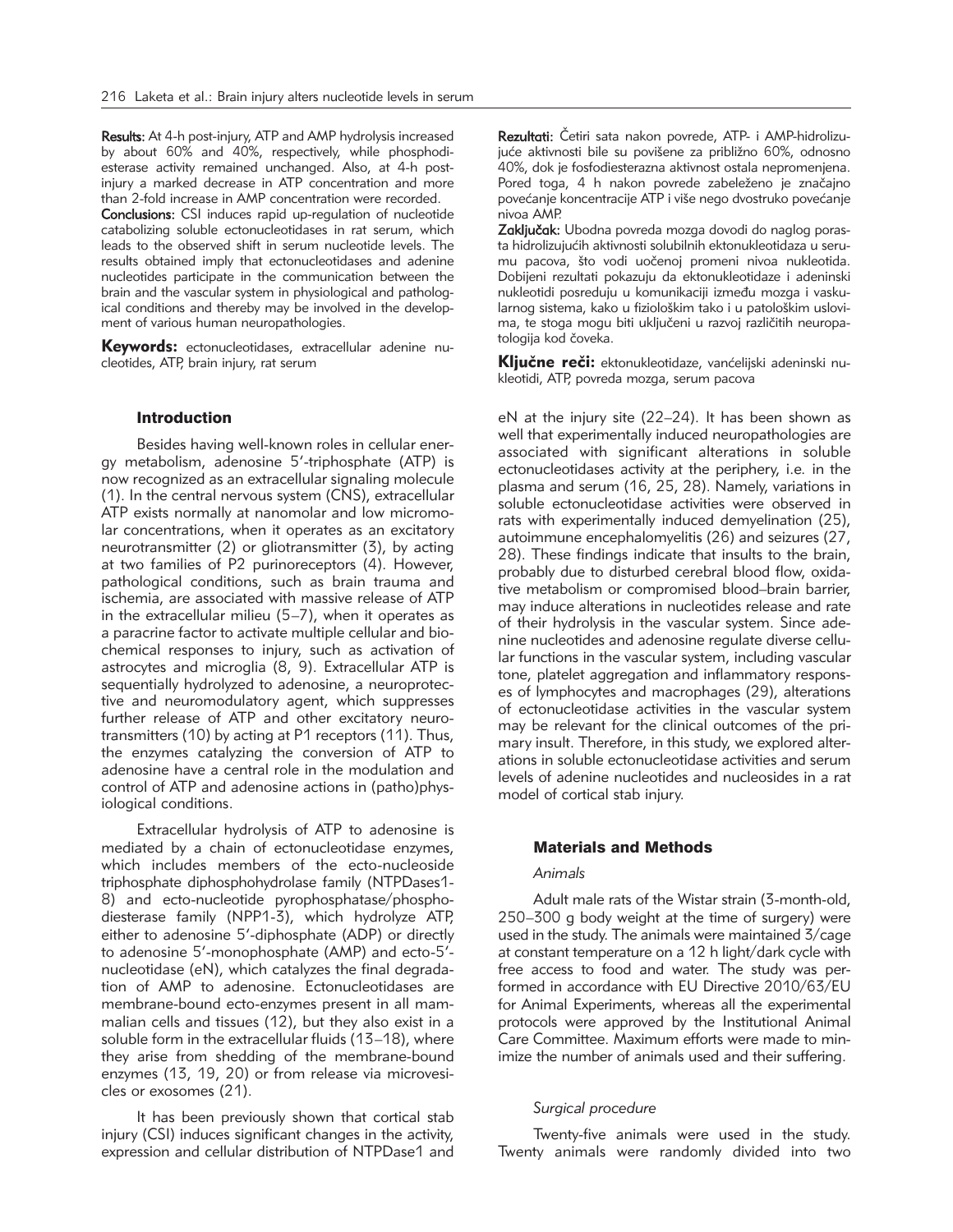groups. Animals of the first group were anesthetized with ether and positioned in a stereotaxic frame. Cortical stab injury (CSI) was inflicted by inserting a 1 mm wide dental drill through the skull, 1.5 mm below the underlying cortical region on the left side (2 mm lateral from the midline, 2 mm posterior to Bregma), as previously described (22). The wound was sterile closed. Animals from another group were anesthetized, positioned in the stereotaxic frame and after making the incision along the midline leaving dura intact, the wound was sutured (sham surgery group). All the animals were placed in a heated room and monitored while recovering from anesthesia. In both CSI and sham groups, animals were allowed to recover for 4 h and 24 h after the surgery (5 animals/group). Another five age-matched animals were used as intact controls.

#### *Isolation of serum*

For enzymatic assays, serum samples were prepared as previously described by our group (17). Blood was drawn after decapitation and was allowed to clot at room temperature for 30 min. Blood was centrifuged in plastic tubes at 2000  $\times$  g for 5 min. The resultant serum samples were kept separately at –80 °C. Serum protein content was determined by the method of Bradford (30).

For ultra performance liquid chromatography assays (UPLC) serum samples were prepared as previously described (17). Briefly, serum protein content was precipitated by adding 0.6 mol/L perchloric acid (PCA) and by subsequent centrifugation at 14 000  $\times$ g for 10 min. Supernatants were neutralized by 4.0 N NaOH and clarified with second centrifugation at 14 000  $\times$  g for 15 min. Resultant supernatants were kept at –80 °C until use.

#### *Enzyme assays*

Soluble ectonucleotidase activities were assayed using a modification of the method of Oses et al. (16) as previously described (26). For ATP and ADP hydrolysis, the reaction mixture contained (in mmol/L): 112.5 Tris-HCl, pH 8.0, 0.5 EDTA, 5  $MgCl<sub>2</sub>$  and 0.5 mg of serum proteins in the final volume of 200  $\mu$ L. For AMP hydrolysis, the reaction mixture contained (in mmol/L): 112.5 Tris-HCl, pH 8.0, 10  $MgCl<sub>2</sub>$  and 0.5 mg of serum proteins. Reaction was initiated by the addition of ATP, ADP or AMP in the final concentration of 0.5 mmol/L and allowed to proceed for 40 min at 37 °C. The reaction was stopped by the addition of 3 mol/L PCA and by transferring the test tubes on ice. Level of non-enzymatic hydrolysis was determined for each sample by adding an aliquot of serum after the reaction was stopped with PCA. All the samples were centrifuged at 5000  $\times$  g for 5 min at 4 °C to eliminate precipitated protein and the supernatant was used for the colorimetric determination of inorganic phosphate (Pi) by the malachite green method (31). Rate of nucleotide hydrolysis was expressed as mean specific activity (nmol Pi/mg/min) ± SEM, from *n*=2 determinations performed in quintuplicate in five different serum samples for each time and surgical procedure group.

Soluble nucleotide pyrophosphatase/phosphodiesterase activity was assessed by measuring phosphodiesterase activity using *p*-nitrophenyl thymidine 5'-monophosphate (*p*-Nph-5'-TMP) as a substrate (17). Briefly, reaction mixture, containing (in mmol/L) 0.5 *p*-Nph-5'-TMP in 100 Tris-HCl, pH 8.9, was incubated with 1 mg of serum protein, for 5 min at 37 °C, in the final volume of  $200 \mu L$ . The reaction was stopped by the addition of 0.2 mol/L NaOH and the amount of *p*-nitrophenol (*p*-Nph) liberated as a result of the enzyme activity was measured at 400 nm using an extinction coefficient of 27.4  $\times$  10<sup>-3</sup> (L mol<sup>-1</sup> cm-1). Level of non-enzymatic hydrolysis was determined for each sample by adding serum in the standard reaction mixture after the reaction was stopped with NaOH. Rate of phosphodiesterase activity was expressed as mean specific activity (nmol *p*- $Nph/mg/min) \pm SEM$  from  $n=4$  determinations performed in triplicate in five different serum samples for each time and surgical procedure group.

### *Ultra performance liquid chromatography (UPLC)*

For the UPLC assay, an aliquot of each sample (2 uL) was injected to the UPLC system and separated by  $\overline{A}$ CQUITY UPLC<sup>TM</sup> BEH C<sub>18</sub> 100 mm  $\times$  2.1 mm col-<br>umn (Waters, Milford, USA), kept at 40 °C with 4 mmol/L tetrabutylammonium hydroxide in 4 mmol/L phosphate buffer (A) and methanol (B), in the ratio  $A:B = 3:1$ , as a mobile phase. Under these conditions adenine nucleotides were readily separated and detected by a TUV detector at 254 nm. Compounds of interest, ATP, ADP, AMP, adenosine were identified and quantified by using corresponding freshly prepared ultra pure standards of known concentrations to determine retention times for each compound and for the construction of calibration curves. Analyte concentrations are given in  $\mu$ mol/L serum.

#### *Data analysis*

Results are expressed as mean ± SEM of *n* independent experiments. Comparison between different groups (CSI *vs.* intact control and CSI *vs.* sham) was made by Student's *t* test for independent samples, followed by Tukey test for multiple comparisons among means. Differences between CSI and sham or CSI and intact control group were considered significant at level *p*<0.05.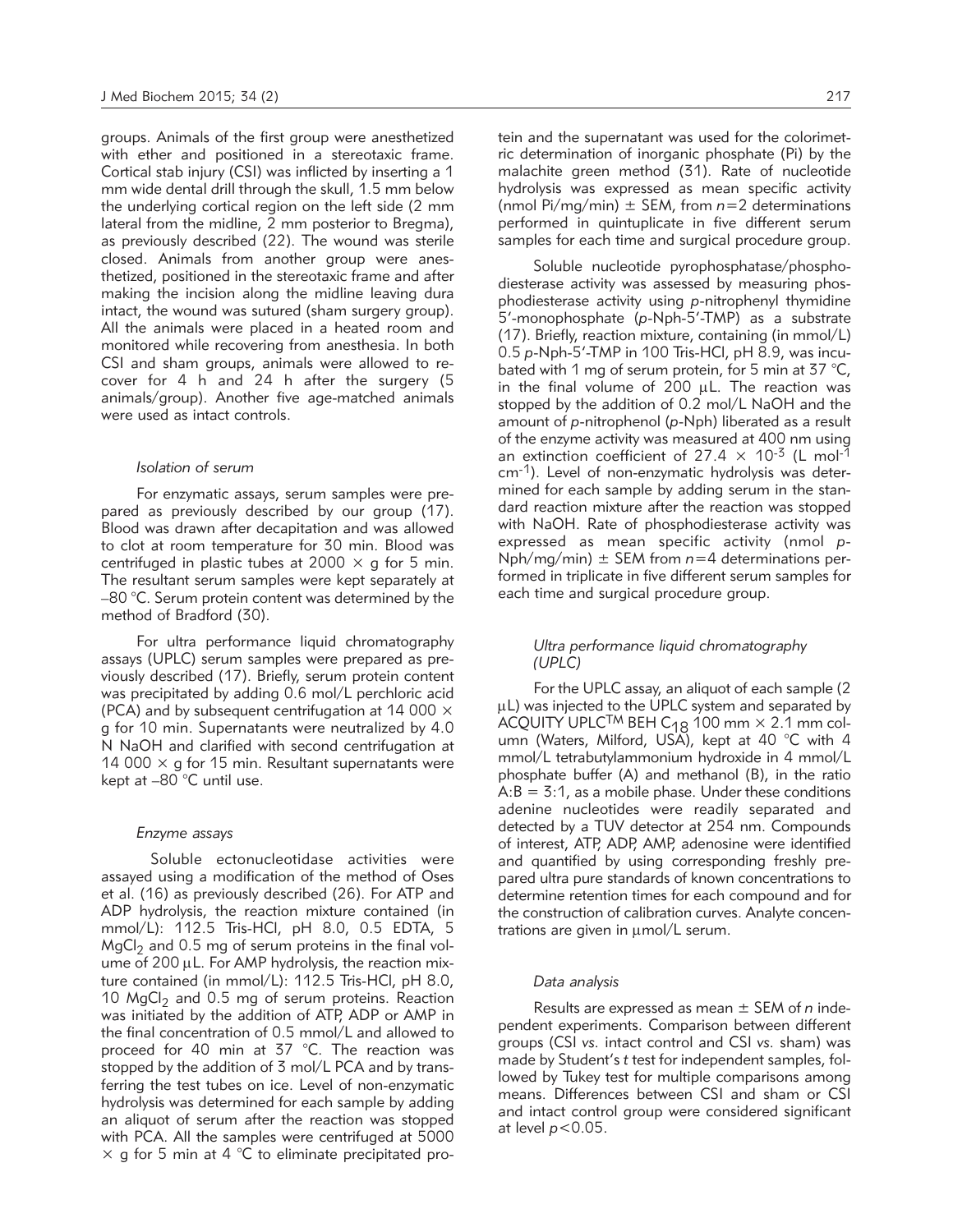# **Results**

### *Ectonucleotidase enzyme assays*

Rates of soluble ectonucleotidase activities following CSI were assessed using enzyme-specific assays. NTPDase activity was assessed by determining the rates of ATP (*Figure 1A*) and ADP (*Figure 1B*) hydrolysis, whereas eN activity was assessed by determining the rate of AMP hydrolysis in serum samples (*Figure 1C*). The rates of soluble ATP, ADP and AMP hydrolysis in intact control animals were 0.14±0.01 nmol Pi/mg/min, 0.25±0.03 nmol Pi/mg/min and 0.45±0.04 nmolPi/mg/min, respectively. Rates of nucleotide hydrolysis significantly changed at 4-h post-injury, when almost 60% increase in ATP hydrolysis (*p*<0.005) and 40% increase in AMP hydrolysis (*p*<0.005) were observed in respect to the corresponding sham controls, whereas at 24-h post-injury both ATP and AMP hydrolysis returned to the control values. The rate of ADP hydrolysis remained unchanged after the injury.

Soluble nucleotide pyrophosphatase/phosphodiesterase activity in the serum was determined using *p*-nitrophenyl thymidine 5'-monophosphate as a substrate (*Figure 1D*). NPP activity in the serum samples of intact control animals was 1.78±0.04 nmol *p*-Nph/mg/min. NPP activity in CSI group did not vary in respect to sham control group during the 24-h post-injury period.

### *Determination of adenine nucleotide and purine concentrations by UPLC*

Serum samples were analyzed by the UPLC system with a TUV detector and the representative chromatogram of intact control samples is shown in *Figure 2*. Eight chromatographic peaks were assigned: (*1*)





A–C: Soluble nucleotide hydrolysis was assayed in the presence of 0.5 mmol/L ATP (A), ADP (B) and AMP (C), whilst nucleotide phosphodiesterase activity (D) was assessed using 0.5 mmol/L p-Nph-5'-TMP as a substrate. Serum samples were obtained from CSI (shaded bars) and sham group (white bars) at different post-injury times (4-h and 24-h). Bars represent mean activity (nmol  $Pi/mg/min$ )  $\pm$  SEM (A–C), and (nmol p-nitrophenol/mg/min)  $\pm$  SEM (D) from n=2 determinations in five different samples for each time and surgery group, assayed in quintuplicate (A–C) and triplicate (D). Dot line indicates mean activity in serum samples obtained from intact control animals ± SEM (gray areas). Statistical significance was determined in respect to intact control group (#  $p$ <0.05) and sham group (\*\* $p$ <0.005) in serum samples obtained from CSI animals at different post-injury times.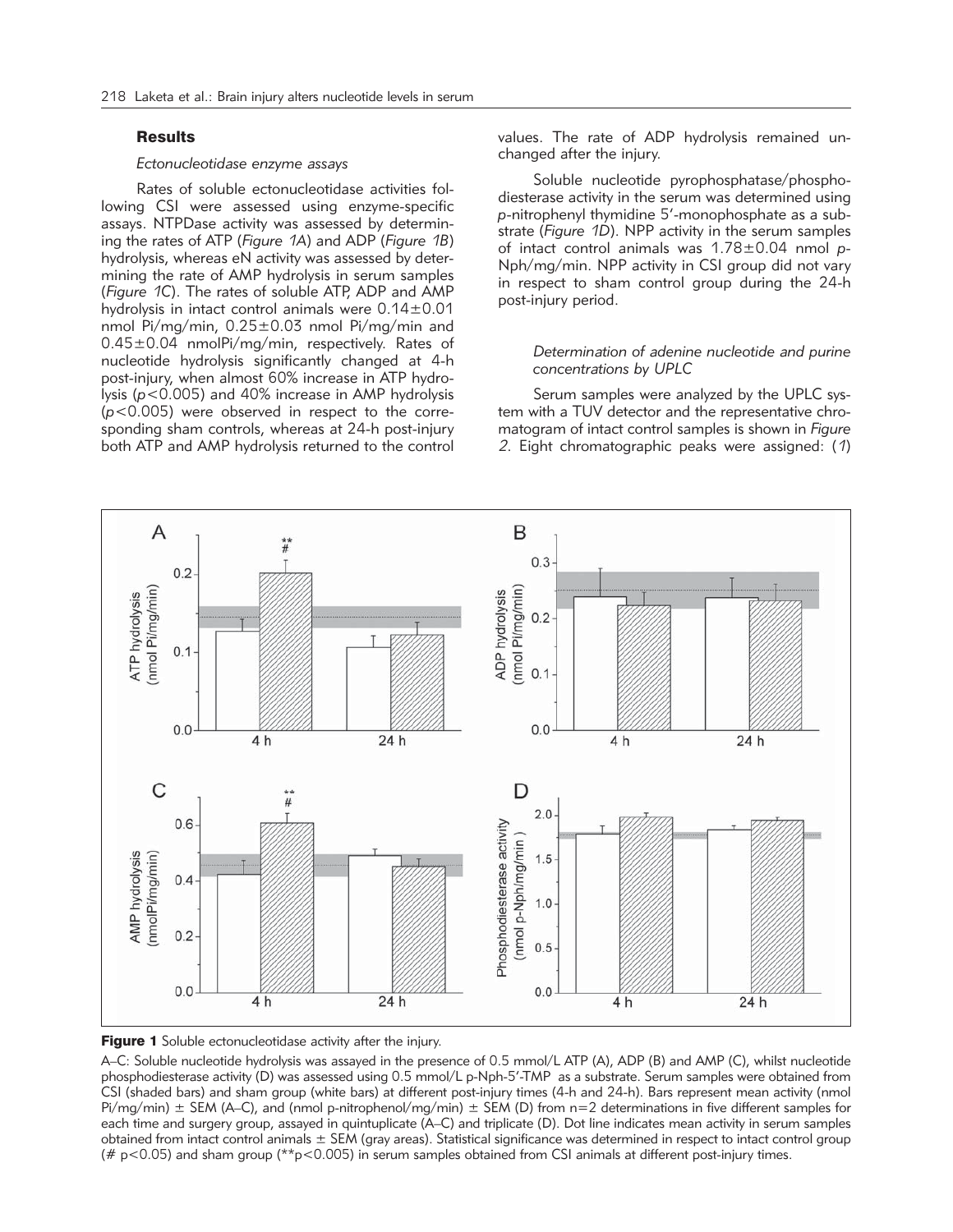inosine (0.93 min), (*2*) xanthine (1.15 min), (*3*) adenosine (1.24 min), (*4*) hypoxanthine (1.51 min), (*5*) AMP (1.74 min), (*6*) ADP (4.01 min) and (*7*) ATP (6.12 min). Peak *d* was assigned to GTP by co-elution of relevant standard solution, even though its amount could not be determined. Peaks *a*, *b* and *c* require further investigation to be identified. Results obtained by quantitative analysis of chromatographic data are shown in *Table I*. Basal levels of ATP, ADP and AMP



Figure 2 Representative UPLC chromatogram of serum of intact control samples.

Aliquots ( $2 \mu L$ ) of protein-free samples were separated by ACQUITY UPLC<sup>TM</sup> BEH C<sub>18</sub> 100 mm  $\times$  2.1 mm column (Waters) and detected by TUV detector at 254 nm. Analytes of interest were identified and quantified by using freshly prepared ultra pure standards of known concentrations. The identity of chromatographic peaks was confirmed by co-injection of genuine samples of the nucleotides, nucleosides and oxypurines. Peaks:  $(1)$  – Inosine;  $(2)$  – Xanthine;  $(3)$  – Adenosine; (4) – Hypoxanthine; (5) – AMP; (6) – ADP; (7) – ATP. For peaks *a, b, c* and *d,* see text.

were in the submicromolar range, whereas concentrations of adenosine and its downstream metabolites – inosine, hypoxanthine and xanthine, were about one order of magnitude higher. Analyte concentrations in intact control serum samples have shown a quite narrow range of individual variability and were comparable with those reported in the literature (32, 33).

Concentrations of analytes in serum samples at different post-injury times are shown in *Table I*. At 4-h post-injury, about 20% decrease in ATP concentration (*p*<0.05), together with more than 2-fold increase in AMP concentration were observed in respect to control group. At the same time point, about 25% decrease in inosine (*p*<0.05) and corresponding increase in xanthine concentration (*p*< 0.001) in respect to sham control were detected. At 24-h post-injury concentrations of tested analytes returned to control level.

# **Discussion**

Reciprocal interactions between the brain and the vascular system in health and disease have drawn considerable attention, mostly concerning the identity of signaling molecules and networks that mediate this bi-directional relationship (34, 35). Among many endogenous signaling factors, extracellular adenine nucleotides and nucleosides are now considered as true mediators between the two systems (35). Several groups reported that insult to the brain alters purine compound levels, not just in the cerebrospinal fluid (36, 37), but also in serum (32, 38). Changes in the rate of soluble (21, 25, 26) and membrane-bound ectonucleotidase activities (39) were also observed in the vascular system of humans and animals with different neuropathologies. Therefore, the aim of the present study was to explore the serum levels of ade-

| Concentration (umol/L serum) |            |                    |                 |                    |                 |                 |                 |                         |
|------------------------------|------------|--------------------|-----------------|--------------------|-----------------|-----------------|-----------------|-------------------------|
| Analyte                      |            | <b>ATP</b>         | <b>ADP</b>      | AMP                | Ado             | Ino             | Hypo            | Xanth                   |
| Intact control               |            | $0.25 \pm 0.02$    | $0.31 \pm 0.11$ | $0.39 \pm 0.04$    | $2.76 \pm 0.26$ | $2.63 \pm 0.12$ | $3.41 \pm 0.04$ | $3.71 \pm 0.12$         |
| 4-h                          | Sham       | $0.20 \pm 0.03$    | $0.34 \pm 0.07$ | $0.58 \pm 0.13$    | $2.39 \pm 0.32$ | $2.96 \pm 0.11$ | $3.47 \pm 0.41$ | $3.46 \pm 0.31$         |
|                              | <b>CSI</b> | $0.16 \pm 0.01 \#$ | $0.24 \pm 0.03$ | $0.96 \pm 0.21 \#$ | $2.51 \pm 0.42$ | $2.29 + 0.16*$  | $3.58 \pm 0.47$ | $4.67 \pm 0.15** \# \#$ |
| 24-h                         | Sham       | $0.30 \pm 0.05$    | $0.28 \pm 0.04$ | $0.51 \pm 0.17$    | $2.15 \pm 0.40$ | $2.75 \pm 0.12$ | $3.17 \pm 0.48$ | $3.49 \pm 0.05$         |
|                              | <b>CSI</b> | $0.34 \pm 0.07$    | $0.28 \pm 0.02$ | $0.46 \pm 0.04$    | $1.87 \pm 0.27$ | $2.58 \pm 0.05$ | $3.12 \pm 0.18$ | $3.09 \pm 0.11$         |

Table I Adenine nucleotides and purine compounds level in serum.

UPLC measurements of adenine nucleotides ATP, ADP and AMP, adenosine (Ado), inosine (Ino), hypoxanthine (Hypo) and xanthine (Xanth) concentrations in serum of intact control animals and animals subjected to CSI or sham surgery at different postinjury times. Data are mean concentrations (umol/l serum) from n=2 determinations in 5 serum samples per time and surgery group. Different from intact control group,  $# p<0.05$ ;  $# p<0.001$ ; different from sham group,  $* p<0.05$ ;  $** p<0.001$ .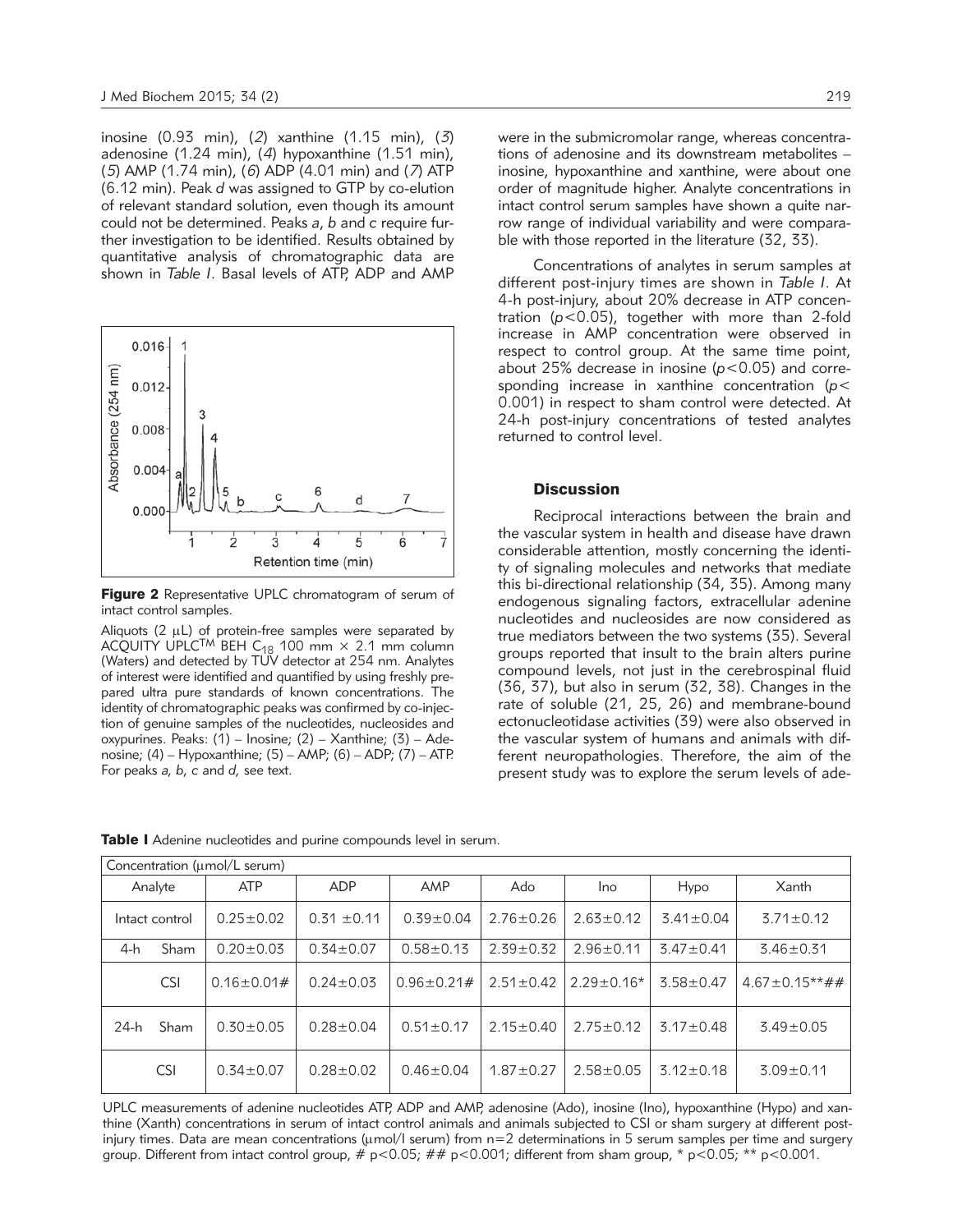nine nucleotides and nucleosides as well as the activities of soluble ectonucleotidases after brain injury, in order to elucidate their potential role in the relationship between the nervous and the vascular system under physiological and pathological conditions.

Considering basal purine levels in serum, submicromolar concentrations of nucleotides in respect to approximately ten-times higher levels of nucleosides and oxopurines were determined, suggesting predominance of nucleotide-catabolizing over nucleotide-regenerating pathways in the vascular system in physiological conditions. It was further found that unilateral cortical stab injury induces dynamic changes in the serum levels of adenine nucleotides and purine compounds, probably resulting from sequential activation of the two opposite pathways of purine metabolism. Namely, as early as 4 h post-injury, ATP and inosine concentrations decreased, while AMP and xanthine concentrations increased, suggesting upregulation of enzymes that mediate ATP hydrolysis in serum early after the injury. Alterations obtained may arise from increased energy demands caused by injury, since increase in plasma levels of purine bases such as xanthine or hypoxanthine are considered as an indicator of energy stress (32). In particular, depletion of extracellular ATP may be related to excessive consumption by vascular cells, while AMP may act as a signaling molecule at P1 receptors (40) to potentiate energy-preserving pathways (37). Variations in serum nucleotide levels at 4-h post-injury were in close correlation with changes in the rate of ectonucleotidase activities, namely, at the same time point, ATP-hydrolysis significantly increased. Since phosphodiesterase activity remained unchanged after the injury, implying that NPP soluble forms are not involved in the increased ATP hydrolysis in serum, it is most likely that the up-regulation of soluble NTPDase1, which hydrolyzes ATP directly to AMP, mostly contributes to the change obtained. Increase in AMP hydrolysis at 4-h post-injury implies up-regulation of soluble eN, which is the only enzyme that converts AMP to adenosine. On the other hand, 24-h post-injury, both purine concentrations and nucleotide-hydrolysing activities in serum returned to the control level, additionally confirming the key role of ectonucleotidases in the regulation of adenine nucleotide levels in blood. Up-regulation of ATP and AMP hydrolysis rates in rat serum were previosly observed in several seizure models (27, 28), implying that injury to the brain generates changes in the catabolism of adenine nucleotides in the vascular system. Interestingly, in our study, the adenosine level in serum remained stable during the whole post-injury period, although increased levels of this tissue-protective and immuno-supressive nucleoside (41) were repeatedly found in the cerebrospinal fluid in several *in*

*vivo* models of brain injury (7, 36). Since the adenosine level in extracellular milieu results from two opposite activities, namely from adenosine-producing eN activity and adenosine-eliminating activity catalyzed by adenosine deaminase, the stable serum adenosine level might reflect a balance between the two activities. Even though adenosine metabolizing enzymes (42) were not the subject of this study, it is worth noting that the serum levels of adenosine metabolites, inosine and xanthine, were significantly altered 4-h after the injury. Beside enzymatic degradation, the stable serum adenosine level could be also maintained by nucleoside transporters (43), which mediate either facilitated or Na<sup>+</sup>-coupled adenosine transport back to the cells of the vasculature or, through the endothelial wall of the blood–brain barrier, to the brain parenchyma. Anyhow, unchanged serum adenosine level indicates the existence of a stable adenosine pool continually available for the purine recycling pathway (42).

Since ATP acts as a ligand at multiple P2 receptors, alterations in its serum concentration after the injury may affect numerous cellular functions. For instance, at high micromolar concentrations, ATP promotes vasodilatation (4) and triggers proinflammatory effector functions (4, 44) including production of proinflammatory cytokines (45–47).

To summarize the results of the study, brain injury induces dynamic changes in serum purine levels as well as an increase in soluble nucleotide-hydrolysing activities. Early after the injury, enhanced ATP-hydrolysis, probably due to the up-regulation of NTPDase1, produces a decrease in ATP and an increase in AMP levels in blood. Changes in nucleotide concentration and their ratios affect the type and duration of P2 receptor activation and shape many effector functions in the vascular system, including the blood flow and responses of vascular endothelial, immune and blood cells. Thus, the results of our study imply that adenine nucleotides and ectonucleotidases may be the members of a communication network between the brain and the vascular system in physiological and pathological conditions, and thereby involved in the development of various human neuropathologies.

*Acknowledgment.* This study was supported by the Serbian Ministry of Education, Science and Technological Development Project Nos. 41014 and 172023.

# Conflict of interest statement

The authors stated that they have no conflicts of interest regarding the publication of this article.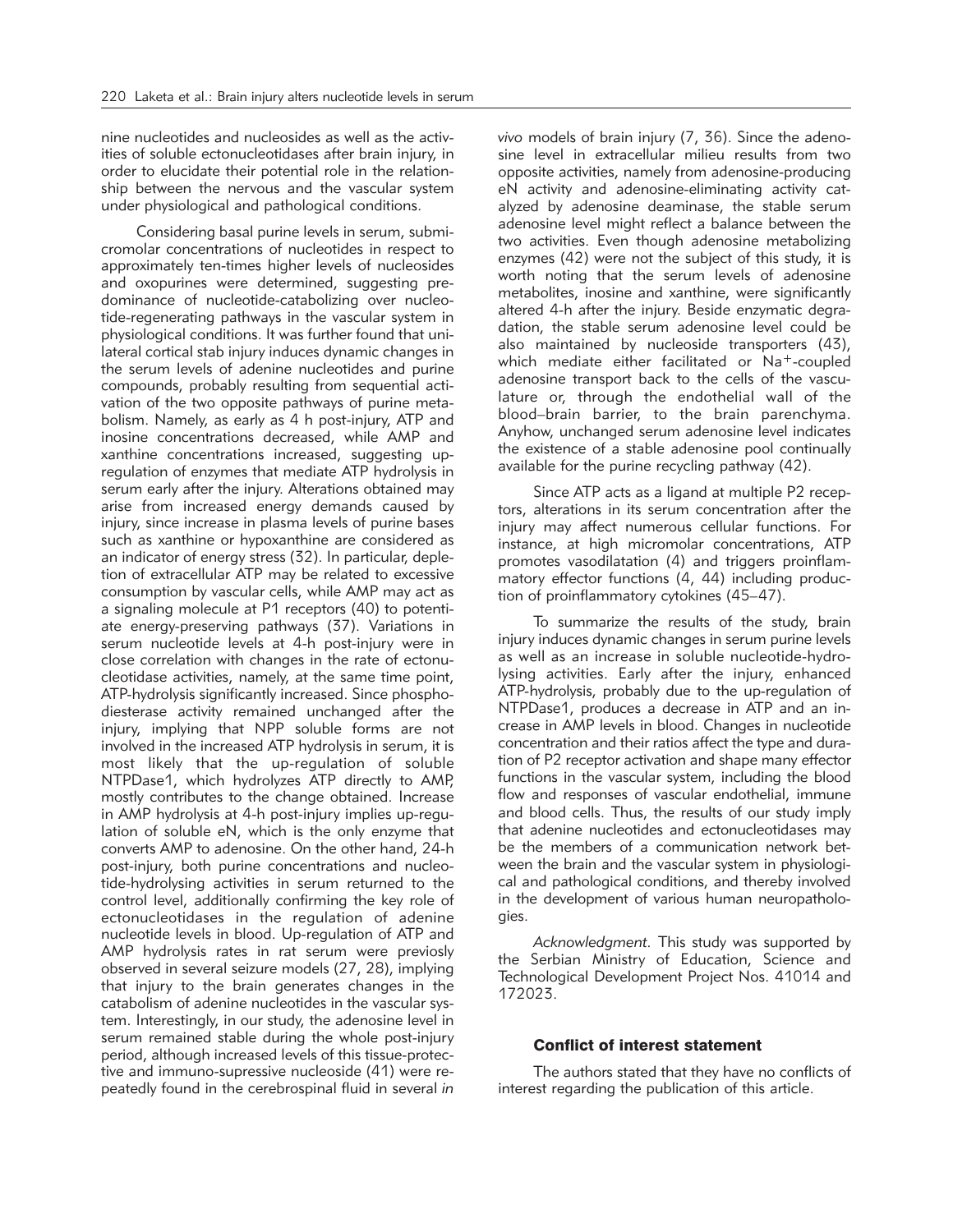### **References**

- 1. Burnstock G. Introductory overview of purinergic signaling. Fron Biosci (Elite Ed.) 2011; 3: 896–900.
- 2. Burnstock G. Physiology and pathophysiology of purinergic neurotransmission. Physiol Rev 2007; 87: 659–797.
- 3. North RA, Verkhratsky A. Purinergic transmission in the central nervous system. Pflugers Arch 2006; 452: 479–85.
- 4. Di Virgilio F, Chiozzi P, Ferrari D, Falzoni S, Sanz JM, Morelli A, et al. Nucleotide receptors: an emerging family of regulatory molecules in blood cells. Blood 2001; 97: 587–600.
- 5. Dale N, Frenguelli BG. Release of adenosine and ATP during ischemia and epilepsy. Current Neuropharmacology 2009; 7: 160–79.
- 6. Robertson CL, Bell MJ, Kochanek PM, Adelson PD, Ruppel RA, Carcillo JA, et al. Increased adenosine in cerebrospinal fluid after severe traumatic brain injury in infants and children: association with severity of injury and excitotoxicity. Crit Care Med 2001; 29(12): 2287–93.
- 7. Pearson T, Currie AJ, Etherington LA, Gadalla AE, Damian K, Llaudet E, et al. Plasticity of purine release during cerebral ischemia: clinical implications? J Cell Mol Med 2003; 7(4): 362–75.
- 8. Franke H, Krügel U, Illes P. P2 receptors and neuronal injury. Pflugers Arch 2006; 452: 622–44.
- 9. Davalos D, Grutzendler J, Yang G, Kim JV, Zuo Y, Jung S, et al. ATP mediates rapid microglial response to local brain injury in vivo. Nat Neurosci 2005; 8: 752–8.
- 10. Stone TW. Adenosine, neurodegeneration and neuroprotection. Neurol Res 2005; 27(2): 161–8.
- 11. Pascual O, Casper KB, Kubera C, Zhang J, Revilla-Sanchez R, Sul JY, et al. Astrocytic purinergic signaling coordinates synaptic networks. Science 2005; 310: 113–16.
- 12. Zimmermann H, Zebisch M, Strater N. Cellular function and molecular structure of ecto-nucleotidases. Purinergic signal 2012; 8: 437–502.
- 13. Yegutkin GG, Samburski SS, Jalkanen S. Soluble purineconverting enzymes circulate in human blood and regulate extracellular ATP level via counteracting pyrophosphatase and phosphotransfer reactions. FASEB J 2003; 17: 1328–30.
- 14. Yegutkin GG, Bodin P, Burnstock G. Effect of shear stress on the release of soluble ecto-enzymes ATPase and 5' nucleotidase along with endogenous ATP from vascular endothelial cells. Br J Pharmacol 2000; 129: 921–6.
- 15. Yegutkin GG, Samburski SS, Mortensen SP, Jalkanen S, Gonzales-Alonso J. Intravascular ADP and soluble nucleotidases contribute to acute prothrombic state during vigorous exercise in humans. J Physiol 2007; 579: 553–64.
- 16. Oses JP, Cardoso CM, Germano RA, Kirst IB, Furstenau CR, Wink MR, et al. Soluble NTPDase: An additional system of nucleotide hydrolysis in rat blood serum. Life Sci 2004; 74: 3275–84.
- 17. Laketa D, Bjelobaba I, Savic J, Lavrnja I, Stojiljković M, Rakic L, Nedeljkovic N. Biochemical characterization of soluble nucleotide pyrophosphatase/ phosphodiesterase activity in rat serum. Mol Cell Biochem 2010; 339: 99–106.
- 18. Meerson NR, Delautier D, Durand-Schneider AM, Moreau A, Schilsky ML, Sternlieb I, et al. Identification of B10, an alkaline phosphodiesterase of the apical plasma membrane of hepatocytes and biliary cells, in rat serum: increased levels following bile duct ligation and during the development of cholangiocarcinoma. Hepatology 1998; 27: 563–8.
- 19. Pettengill M, Robson S, Tresenriter M, Millán JL, Usheva A, Bingham T, et al. Soluble ecto-5'-nucleotidase (5'-NT), alkaline phosphatase, and adenosine deaminase (ADA1) activities in neonatal blood favor elevated extracellular adenosine. J Biol Chem 2013; 288: 27315–26.
- 20. Todorov LD, Mihaylova-Todorova S, Westfall TD, Sneddon P, Kennedy C, Bjur RA, Westfall DP. Neuronal release of soluble nucleotidases and their role in neurotransmitter inactivation. Nature 1997; 387: 76–9.
- 21. Ceruti S, Colombo L, Magni G, Viganò F, Boccazzi M, Deli MA, et al. Oxygen-glucose deprivation increases the enzymatic activity and the microvesicle-mediated release of ectonucleotidases in the cells composing the bloodbrain barrier. Neurochem Int 2011; 59: 259–71.
- 22. Nedeljković N, Bjelobaba I, Šubašić S, Lavrnja I, Peković S, Stojkov D, et al. Up-regulation of ectonucleotidase activity after cortical stab injury in rat. Cell Biol Int 2006; 30: 541–6.
- 23. Nedeljković N, Bjelobaba I, Lavrnja I, Stojkov D, Peković S, Rakić L, Stojiljković M. Early temporal changes in ectonucleotidase activity after cortical stab injury in rat. Neurochem Res 2008; 33: 873–9.
- 24. Bjelobaba I, Parabucki A, Lavrnja I, Stojkov D, Dačić S, Peković S, et al. Dynamic changes in the expression pattern of ecto-5'-nucleotidase in the rat model of cortical stab injury. J Neurosci Res 2011; 89(6): 862–73.
- 25. Spanevello RM, Mazzanti CM, Maldonado PA, Zanin R, Morsch A, Hannel L, et al. Activities of enzymes that hydrolyze adenine nucleotides in platelets from rats experimentally demyelinated with ethidium bromide and treated with interferon-β. Life Sci 2007; 80: 1109-14.
- 26. Lavrnja I, Bjelobaba I, Stojiljković M, Peković S, Mostarica-Stojković M, Stošić-Grijučić S, et al. Time-course changes in ectonucleotidase activities during experimental autoimmune encephalomyelitis. Neurochem Int 2009; 55: 193–8.
- 27. Bruno AN, Oses JP, Bonan CD, Walz R, Battastini AM, Sarkis JJ. Increase of nucleotidase activities in rat blood serum after a single convulsive injection of pentylenetetrazol. Neurosci Res 2002; 43: 283–8.
- 28. Bruno AN, Oses JP, Amaral O, Coitinho A, Bonan CD, Battastini AM, Sarkis, JJ. Changes in nucleotidase hydrolysis in rat blood serum induced by pentylenetetrazol-kindling. Brain Res Mol Brain Res 2003; 114: 140–5.